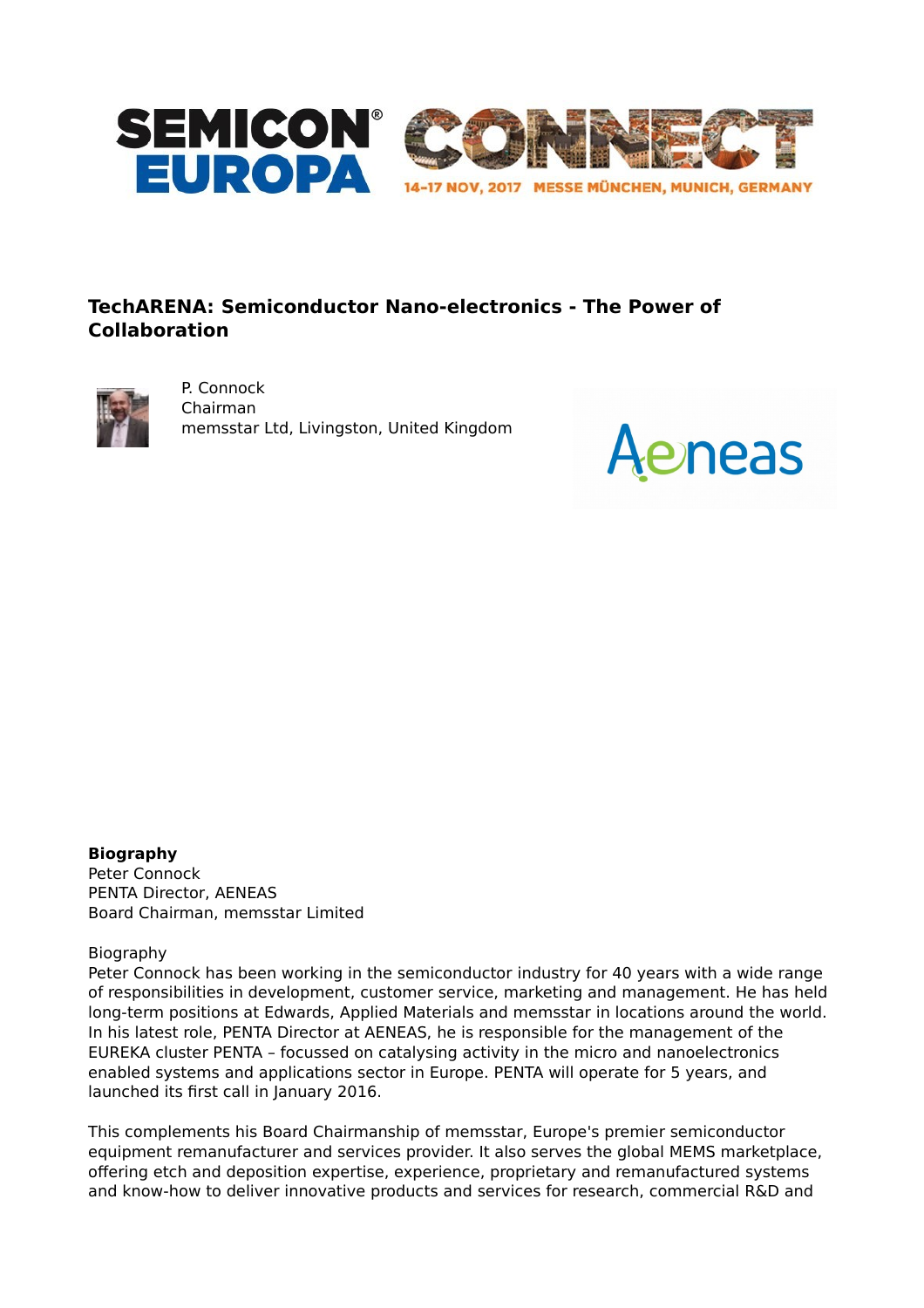production.

He has further augmented his operational activities by establishing a long-term relationship with industry representative bodies such as SEMI serving on SEMICON, ISS and now the Secondary Equipment committees in Europe for many years. These activities are complemented by his appointment to the nmi Board in the UK – representing the UK microelectronics industry .

Peter also specialises in working with SME's at Board level in strategic marketing and business development.

Linked In: https://www.linkedin.com/in/dsmcpc

### **Progression of Moore's law**



F. List Senior Project Manager Strategic Technology Program ASML, D&E - STP, Veldhoven, Netherlands



#### **Abstract**

In this session the cooperation between industry, SME's, research institutes and academia in development of next generation semiconductor technologies will be covered. It provides an overview of the results and challenges in enabling 10nm, 7nm and 5nm technology nodes and thereby continuing Moore's law. Technology areas addressed are Lithography, Metrology, Processing and Mask Infrastructure. The work is supported under the ECSEL Joint Undertaking, projects; E450LMDAP, SeNaTe, TAKE5 and TAKEMI5.

#### **Biografie**

Frans List works currently for ASML as Seniors Project Manager Strategic Technology Program. He received his Master degree in Electronic Engineering from the University of Twente, the Netherlands in 1984. Ever since he has been involved in semiconductor product development in roles varying from Integrated Circuit Design, Project-, Program- and R&D management with professional engagements in the Netherlands, England, Italy and Taiwan, leading product development projects, teams and development departments in Philips Research, STMicroelectronics and NXP. In the past he setup and coordinated industrial consortia collaborating on Non-Volatile Memory technology development in European context as part of Medea and Medea+ programs.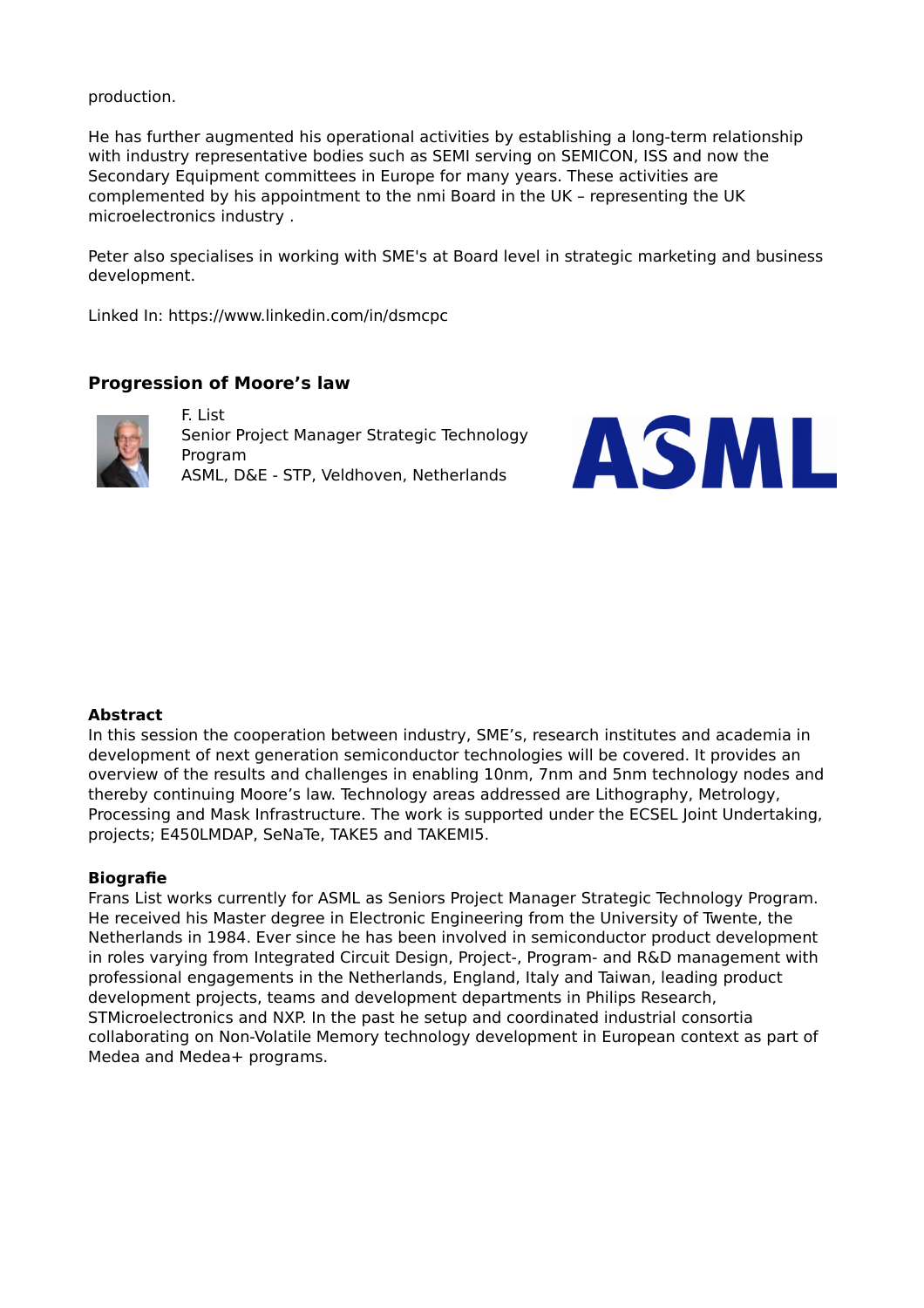## **The power of collaboration in Europe**



G. Delpu Collaborative programs manager RECIF Technologies, Blagnac, France



### **Abstract**

Small and Medium sized Enterprises (SME) can sometime face problems to connect to the right stakeholders of the semiconductor industry and tackle the challenges they have to. Reasons such as protection of IP's (among others) make that dialog can be difficult to establish between several parties around a common goal.

We, in Europe, have multiple frameworks that simplify the set-up of basis for collaborative programs; this is a chance! Within such appropriate environments, all contributors of the value chain can find their interest around a common goal and major road blocks can be lifted.

From RECIF point of view, as an SME, this is the power of collaboration in Europe!

In its presentation, RECIF will provide insights of achievements obtained in its TSV-HANDY project, currently running under CATRENE framework. RECIF will also illustrate why such collaborative frameworks are key to maintain leadership of European stakeholders in a worldwide market.

### **Biografie**

Guilhem Delpu works for RECIF Technologies as collaborative programs and product marketing manager.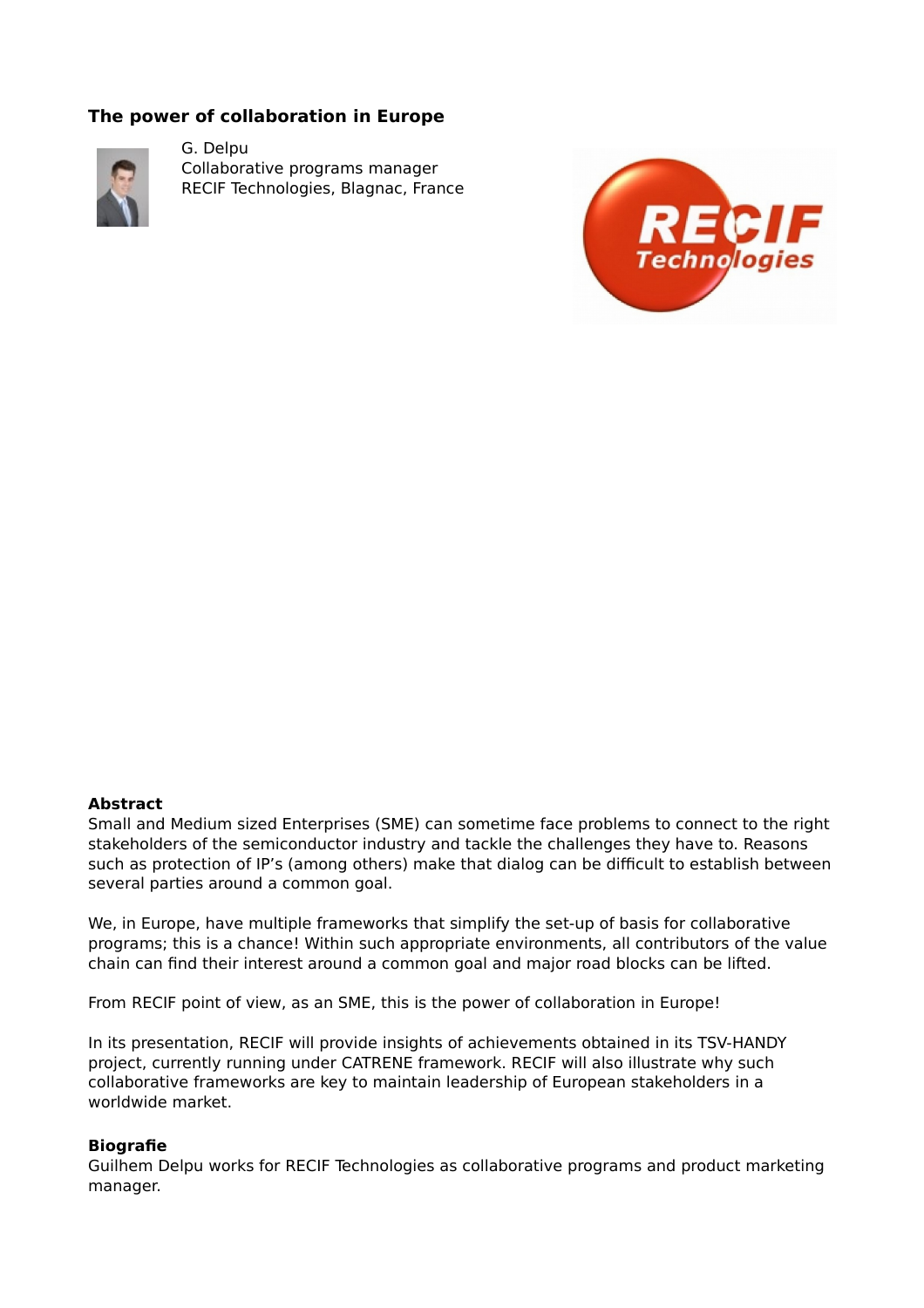RECIF is specialized in robotics wafer handling systems. He joined the company in 2004 and has held several positions in the company.

Throughout the past 7 years, he has managed the positioning of RECIF in 12 collaborative programs build under various frameworks (H2020 / ENIAC / CATRENE). He has also build and led 2 projects for RECIF under CATRENE framework. One is currently running.

Guilhem Delpu graduated in mechanical engineering as well as marketing, in Toulouse.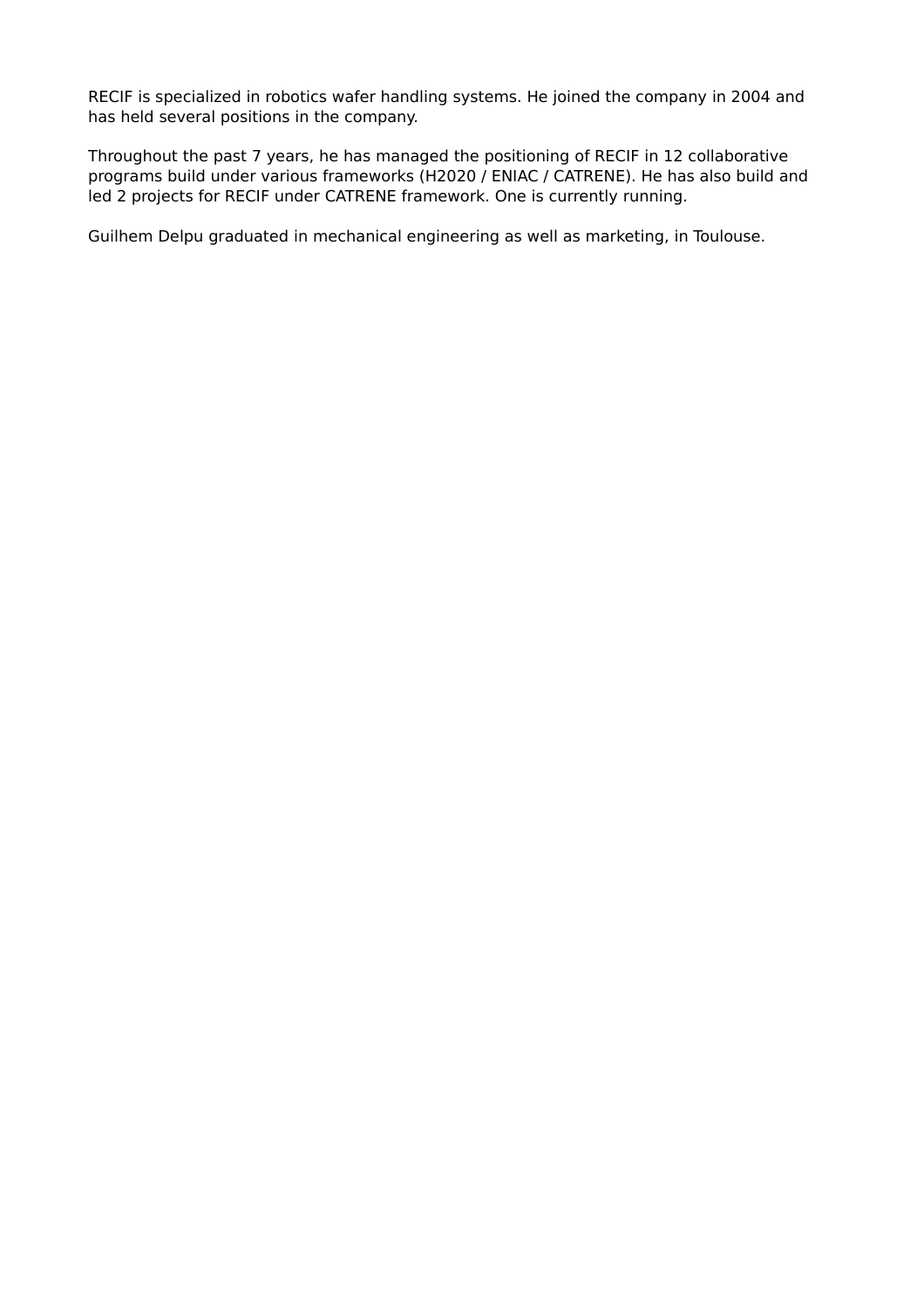## **Graphene Flagship**



J. Kinaret Professor Chalmers University of Technology, Physics, Gothenburg, Sweden



### **Abstract**

In this presentation I will describe the Graphene Flagship (www.graphene-flagship.eu), which is a large scale, ten year research initiative funded by the European Commission together with the EU member states and associated countries. The flagship brings together a very large research consortium of academic and industrial partners from over 20 countries, who work together to take graphene and related materials from academic laboratories to society as new products and employment opportunities. I will briefly describe the project, its goals, evolution and results, with a focus on the electronics domain.

### **Biografie**

Jari Kinaret received his M.Sc. degrees in Theoretical Physics and Electrical Engineering at the University of Oulu, Finland, in 1986 and 1987, respectively, and in 1992 he graduated with Ph.D. in Physics from the Massachusetts Institute of Technology. After a brief stay in Copenhagen, he moved to Sweden in 1995 where he works as a Professor of Physics at the Chalmers University of Technology. His research is theoretical condensed matter physics, and his main interests in the last years have been nanoelectromechanical systems as well as optical properties of graphene. He has been the driving force behind the research initiative Graphene Flagship since 2010, and is the Director of this one billion euro endeavor since the project start in 2013.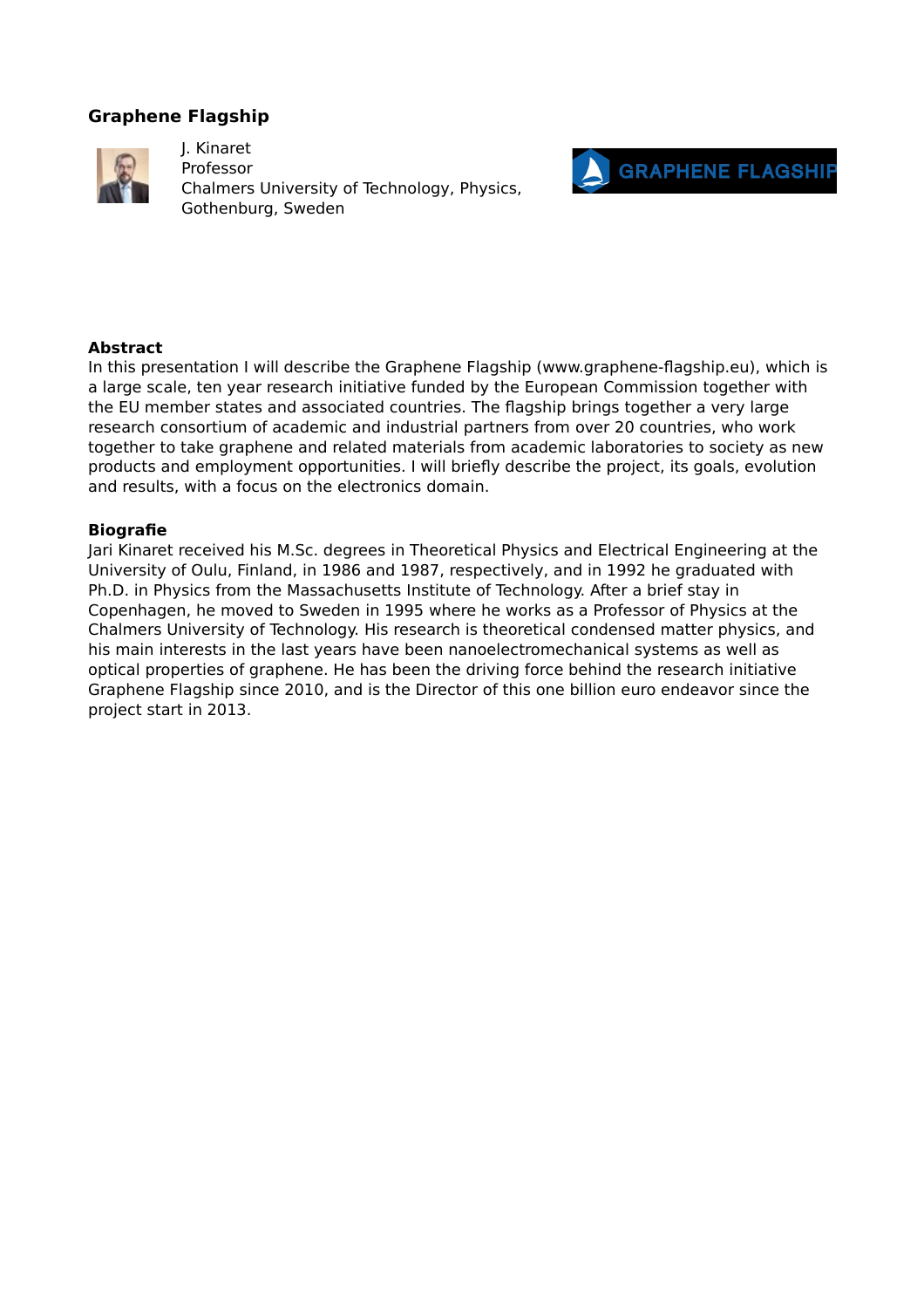## **Hyb-Man: Hybrid 3D Manufacturing of Smart Systems**



R. van Asselt Project leader Philips Lighting, Research, Eindhoven, **Netherlands** 



### **Abstract**

The current way of mass producing consumer electronics products poses challenges to industries like Philips Lighting. New flexible hybrid manufacturing methods and 3D integration of electronics enable faster product realization, product customization and new products with improved design and performance. Moreover, the integration of functions will result in less parts and easier assembly, which facilitates local and on-demand product manufacturing.

The successful implementation of hybrid manufacturing methods requires a wide range of competences and parallel development of technologies and markets for materials, processes, production equipment and products. Therefore we started the Hyb-Man project with the goal to develop hybrid 3D manufacturing methods to enable flexible first time right production of smart systems. Together with 11 partners from Germany and the Netherlands we will develop and integrate technologies for additive manufacturing, 3D electrical structures, assembly and interconnect. First time right manufacturing will be achieved by creating design rules based on understanding of product-process relationships and by developing in-line testing and quality monitoring as integral part of the complete production chain. In parallel we will develop two innovative product cases covering different applications and sectors (LED luminaires, automotive adaptive sensors) to demonstrate the hybrid 3D manufacturing approach.

### **Biografie**

Dr. Rob van Asselt has a PhD in chemistry from the University of Amsterdam. In 1994 he joined Philips Research, where he has been involved in a variety of product and process development projects. Since 2011 he is project leader and system architect for LED lighting products. In this role he is also leading the Penta funded cooperation project Hyb-Man.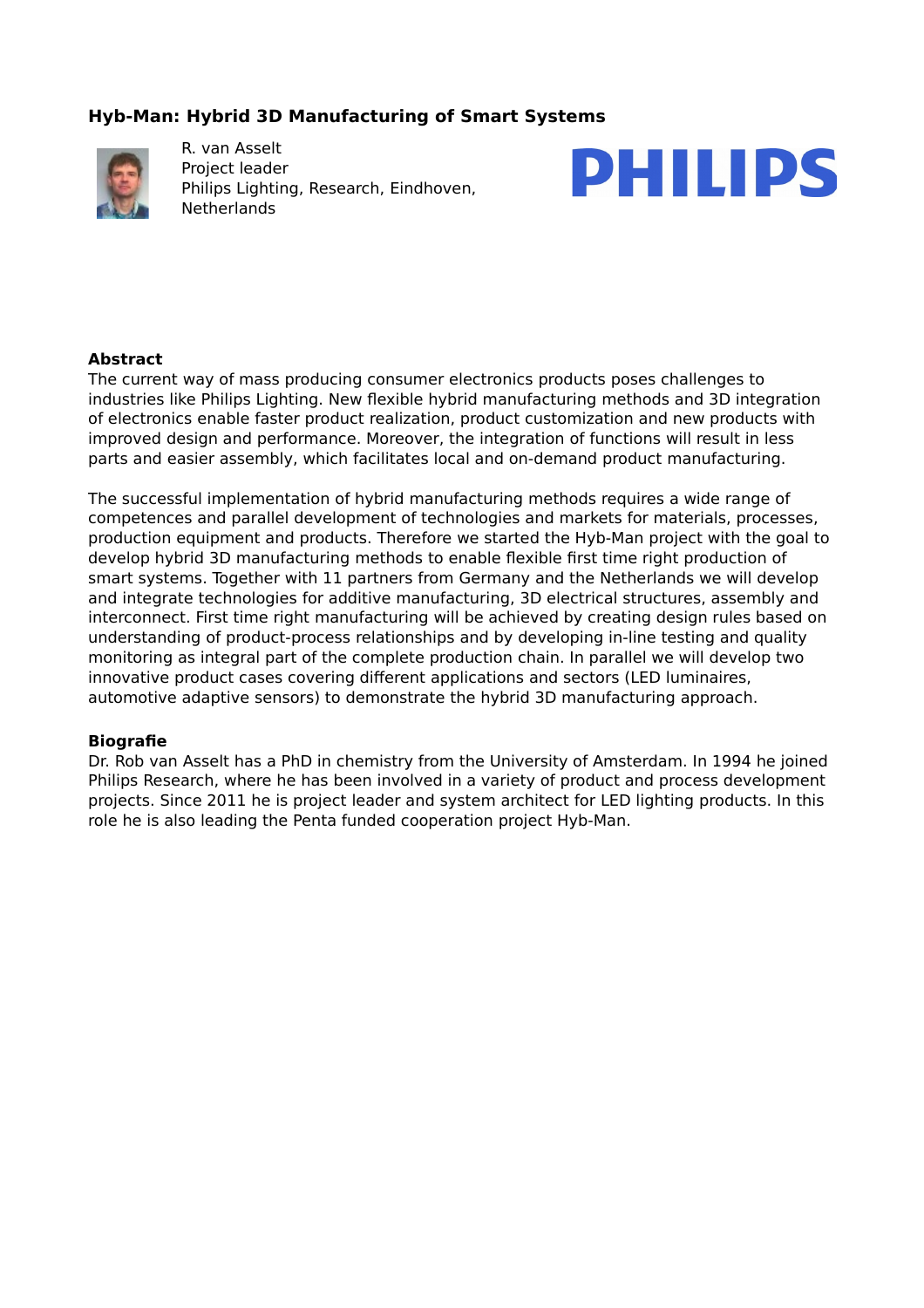### **ECSEL OSIRIS Project : Development of a European isotopic SiC supply chain**



S. PIOTROWICZ Research Engineer III-V LAB, Palaiseau, France



#### **Abstract**

OSIRIS project, a Research and Innovation Action (RIA), started on May 1st 2015. It aims at improving substantially the cost effectiveness and performance of gallium nitride (GaN) based millimetre wave devices. It proposes to elaborate innovative SiC materials using isotopic sources in order to offer thermal conductivity improvement of 30% which is important for SiC power electronics and microwave devices using GaN high electron mobility transistors (HEMT) grown on SiC semi-insulating substrates. The improved thermal SiC properties will be obtained by using single isotopic atoms for silicon and carbon, namely 28Si and 12C. The SiC wafer size will be targeted to 100mm (4-inches) which is today widely used in industry. For microwave GaN/SiC HEMT, this isotopic approach should create a complete shift in the currently used SiC substrate/GaN epi-wafer technology by growing the high thermal conductivity (+30%) semiinsulating SiC on top of lower cost semiconducting SiC substrates. The project is also evaluating HEMT microwave power performance improvement at 30GHz thanks to better thermal environment. For power electronics, this innovation will be essentially focused on thermal improvement not on price fall, i.e. better electron mobility at a given power dissipation as mobility and drift mobility decrease with temperature and also better carrier transport thanks to lower scattering rates. Schottky and p-i-n diodes will be tested using this material.

This project involves partners from France, Norway, Slovakia, and Sweden. This Consortium is very complementary and this work could not be realised without this collaborative work at European scale as no country would have on its own the different expertises required. The presentation will give an overview of the project outcomes including isotopic material, GaN epitaxy, processing, physical simulation, thermal assessment and device performances.

#### **Biografie**

Stéphane PIOTROWICZ received the PhD. Degree in Electronics from the University of Lille in 1999 at Institute for Electronics Microelectronics and Nanotechnology (IEMN). In 2000, he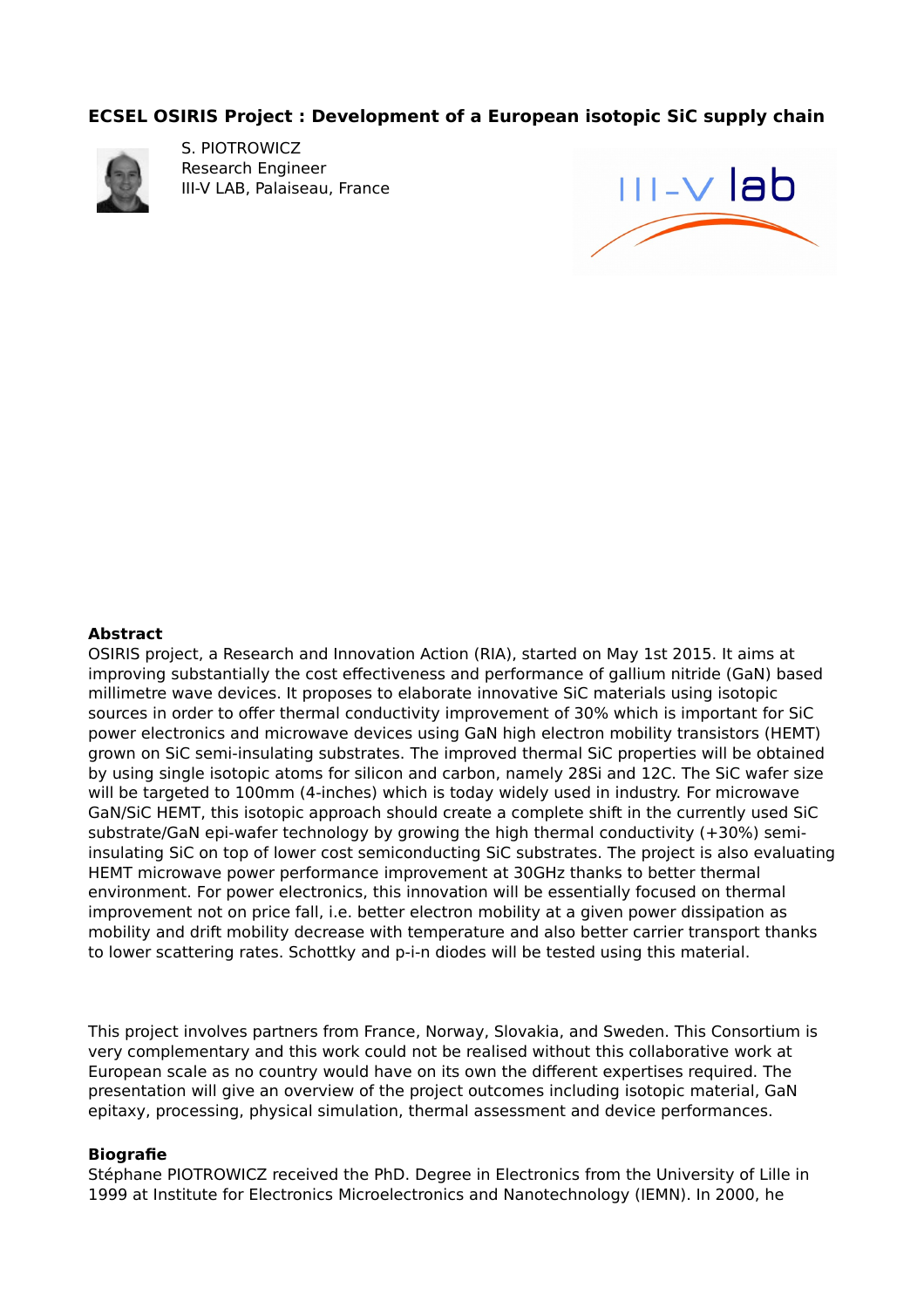joined the Thales Research Center and worked on the design of hybrid and MMIC power amplifiers on InGaP/GaAs HBT technology for Radar and Space Applications. He is currently in charge of the GaN HEMT for RF applications program at III-V Lab (a joint lab of Nokia Bell Labs France, Thales Research and Technology & CEA Leti). His background concerns design, modeling and RF characterization at transistor and circuit level as power switches, power amplifiers and low noise amplifiers for T/R modules.